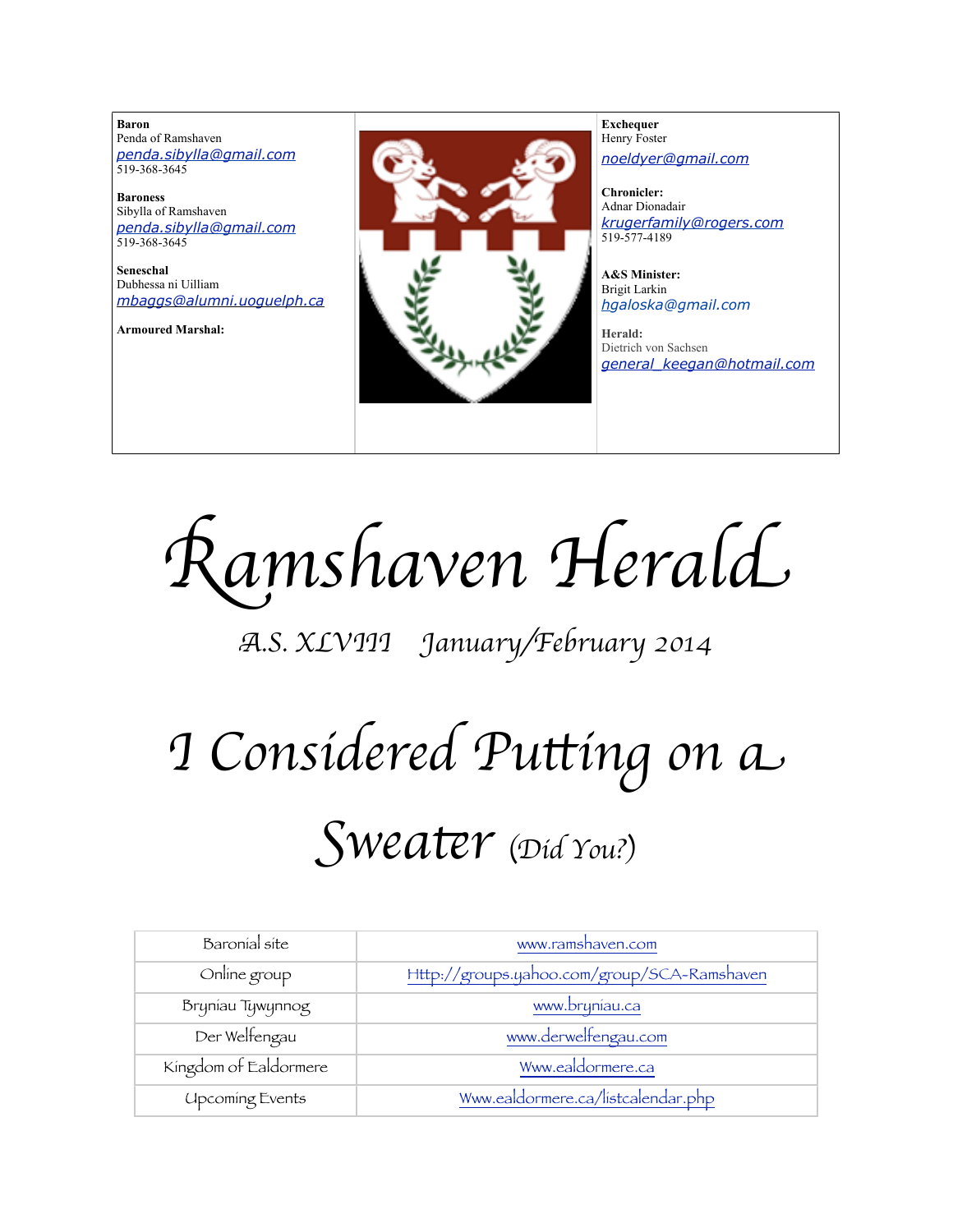From Our Baron and Baroness...



#### January is a time for the arts

Winter. It's cold. Ever-changing landscapes and roadway conditions tend to steer the majority of us indoors. Cabin fever starts to gnaw at our patience. That is, unless you have a LIST!

What will you do with your winter? Last year we made a few SCA-based resolutions. Our good Baron was considering making a few pairs of new shoes, learning naalbinding, and getting back to his chainmail. I vowed that 2013 would be the year I was going to learn naalbinding, tablet weaving, and finally authorize for heavy fighting. Even though the naalbinding happened right at the tail end of 2013, it did happen just in time for this year's 'dreaded' winter. Thank you to everyone who desperately tried to teach me how - it was indeed a struggle. Now, instead of feeling trapped and bored, I look forward to being 'stuck inside' with my newly learned skills in the fibre arts. Having fun is an important thing, even if you get a little side-tracked and make something not entirely medieval, at least the skill is being learned.

This year's list is simply to improve more on the skills I have been learning over the years. It seems silk banners are back on the list, or at least banners of some description. I am looking forward to doing some experimental work. We are looking forward to seeing how Bryniau

Tywynogg's new banners turn out. Oh yes, and taxes! We are very much looking forward to seeing the new Ramshaven banners.

Winter is also a good time to do a bit of research when you aren't creating your experimental masterpiece. Research; believe it or not, can be very inspirational. With today's technology, it is very easy to discuss projects on various chats and forums with people also learning new skills. It is also easy to seek advice from masters in the medium you have chosen to learn.

We suggest you also take the opportunity to share what you create with others. Post a picture on your favorite social group. Even this newsletter could use a few more pictures. Chats and inquiries encourage people to think. Maybe he or she would like to try that skill, or it might be a reminder to pick up a project that sat idle for too long.

So enjoy the winter. We look forward to seeing your projects and sharing information and stories.

May this be a banner year for everyone!

Your "far but near" Baron and Baroness

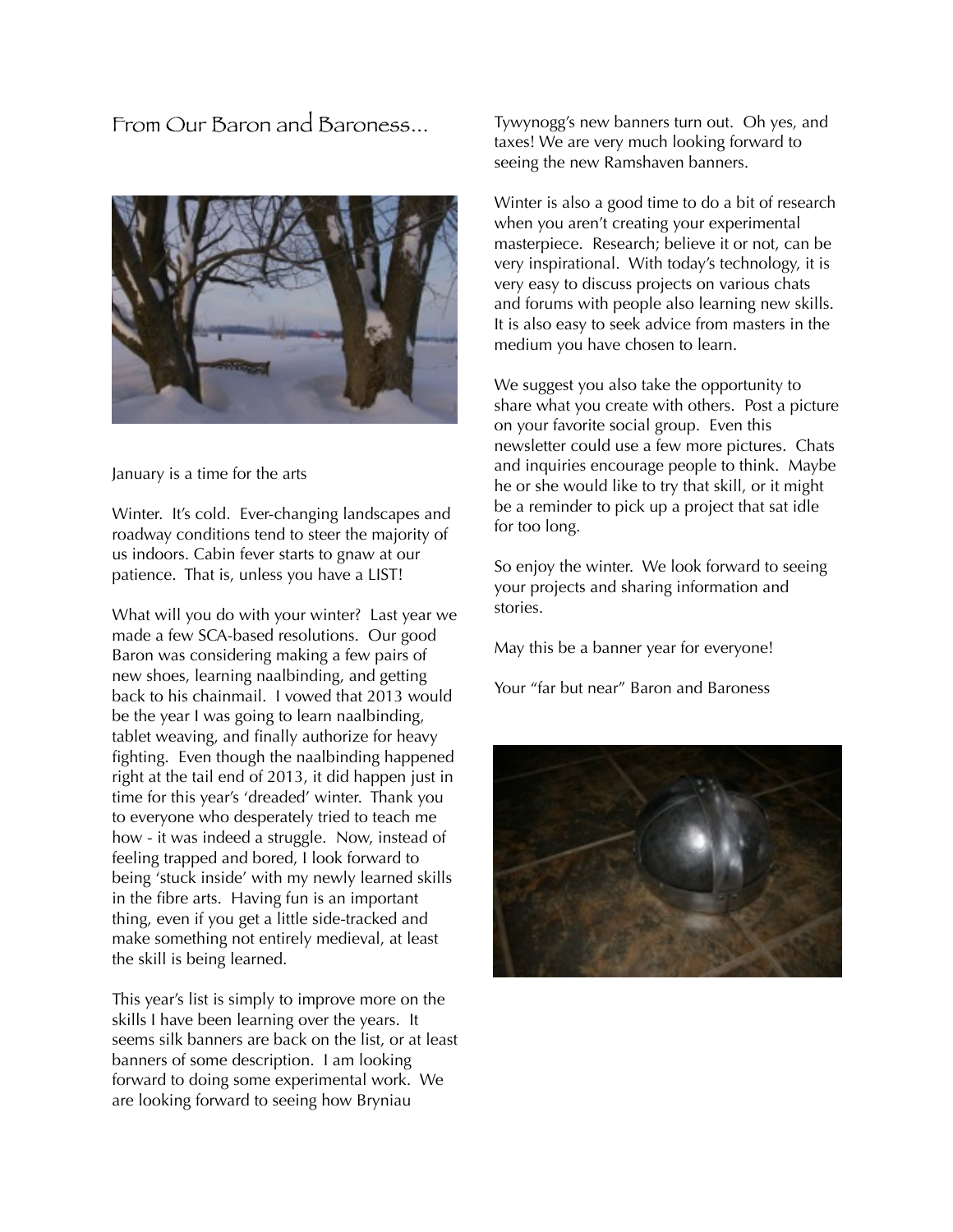Want to do something fulfilling and rewarding? Consider a position at the honoured table of the Barony. Positions are coming available. Please check out our newly vamped website [www.ramshaven.com](http://www.ramshaven.com/) for all of the information or please feel free to contact our Seneschal, Dubhessa ni Uilliam or speak with us, your Baron and Baroness. We would love to know what your interests are and which officer position(s) you are interested in running for.

Chronicler (currently up for election) Exchequer (April 2014) Herald (April 2014) Webminister (April 2014) Chatelaine (currently up for election) Rapier Marshal (currently up for election)

# What in the Known World is a

Furlong?

#### or

Distances and Area in 14th century Scotland

In the previous issue, we learned about wet measurements in medieval Scotland. The pint was entrusted to Stirling. For measuring length and area, they are all based on the ell (37 inches), and it was monitored by Edinburgh.

There are seven units used to measure distance: Inch

Foot  $= 12$  inches  $Ell = 3$  feet, 1 inch  $Fall = 6$  ells Chain  $=$  4 falls Furlong  $= 10$  chains  $Mile = 8$  furlongs

The word inch comes from the Latin uncia, meaning a twelfth part (just like the word ounce). It is one twelfth of a foot. Need I explain foot? It is that thing inside of your sock (if you have one)! The ell is named after the Latin word for forearm, ulna. It is the bone that goes from your elbow to

the side of your hand that you would use for a karate chop. The distance of an ell is more like the length from shoulder to finger tip. The word fall came from the Old Norse word fale, meaning pole. This would be a post stuck into the ground to mark boundaries, every six paces, or so. The distance that an ox could pull a plough before needing a rest is called a furlough (or furrow long). Lastly, the mile was from the Latin mille passus, or a thousand paces. This is slightly less than two kilometres.

There are five units used to measure area: Square inch Square ell Square fall  $=$  36 square ells Rood (rod) =  $40$  square falls  $Acre = 4$  roods

The word acre comes from the Anglo-Saxon word meaning field. The medieval acre was about a quarter acre bigger than the current acre (about half a hectare for the younger ones).

This concludes our look at 14th century Scottish weights and measures. We've seen the pound or poon for weight, the firlot, peck, and boll for dry goods, the mutchkin and pint for wet goods, and ells and acres for distance and area.

Slainte mhath! (Good health!)

Lord Beathán MacFinnon, mka Ryan Thorpe.

## A Time of Renewal

Around three years ago, I took up the position of Baronial Chronicler. This time has flown by! When I picked up the creation of the newsletter, I did not realize at the time its importance to the Barony - Corpora (Society Law) requires a baronial publication a minimum of 4 times a year. Easily done, right? Right! With my current term at a close, I need to ask, is there anybody interested in taking over? No experience is required, though a grasp on layout and editing is helpful. I am willing and able to continue for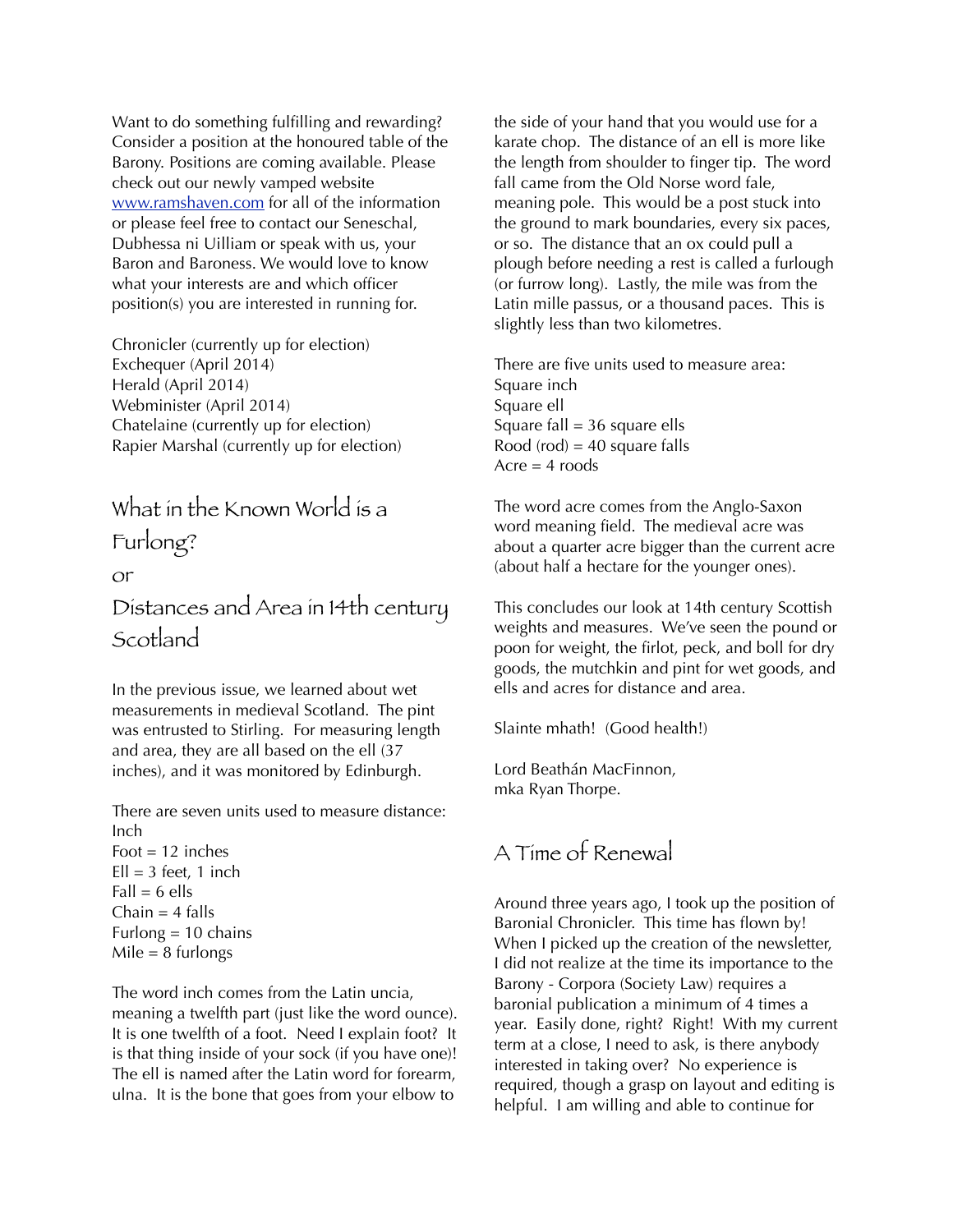another term, but it is also important to have fresh eyes and ideas come to the table.

I must give a heart-felt Thank You to all the support, articles, and pictures given for the newsletter these past few years. It is your contributions that have made it a success story we have had Black Fox nominations (Society level nominations) for three years running now!

Yours, Adnar Dionadair

#### Banner Days



The successes of Bryniau Tywynnog's events are bringing about further opportunities to add to our events! Soon, banners such as the ones pictured above will adorn the halls we use for our events. With the Baronial tax being more banners as well, we can look forward to events filled with the colour and excitement we so enjoy!

## Baron's Brouhaha!

The Baron's Brouhaha is a fun-filled weekend of camping, combat, and celebrating. The site opens Friday @ 4pm, July 11, 2014, and runs until Sunday afternoon, July 13. There will be lots of armoured combat on Saturday (and maybe Friday night), along with rapier, thrown weapons and archery. For those wishing to participate, there will be a pot-luck feast on Saturday night and a brewing competition. Bardic circles will happen on both nights. During the weekend there will be an ongoing game loosely based on Settlers of Catan that will be easy to participate in. Prizes will be drawn on Saturday night.

The site is located on a 5 acre farm that is owned by Baron Penda and Baroness Sibylla of Ramshaven. Most of the camping activities will be centralized around a large barn. The barn will serve as a shelter from the elements in the event of rain. It will also be a place for crafts, and feasting. A part of it might also be used for rapier if the weather is poor.

The site has lots of space for camping, a large scale melee, thrown weapons and archery. There is potable water at the site. Limited electricity in the barn is available for those who need it.

Fees, Directions, and other details can be found on [www.ramshaven.com](http://www.ramshaven.com) as well as on [www.ealdormere.ca](http://www.ealdormere.ca) !

## While we've been hibernating...

Of late, there have been a number of exciting developments highlighted by blogs, newsrooms, and other online resources. These items of interest seem to pass so quickly as we scroll through the web and its inherent information overload! Below are a few highlights I found not only interesting, but also not necessarily in the forefront.